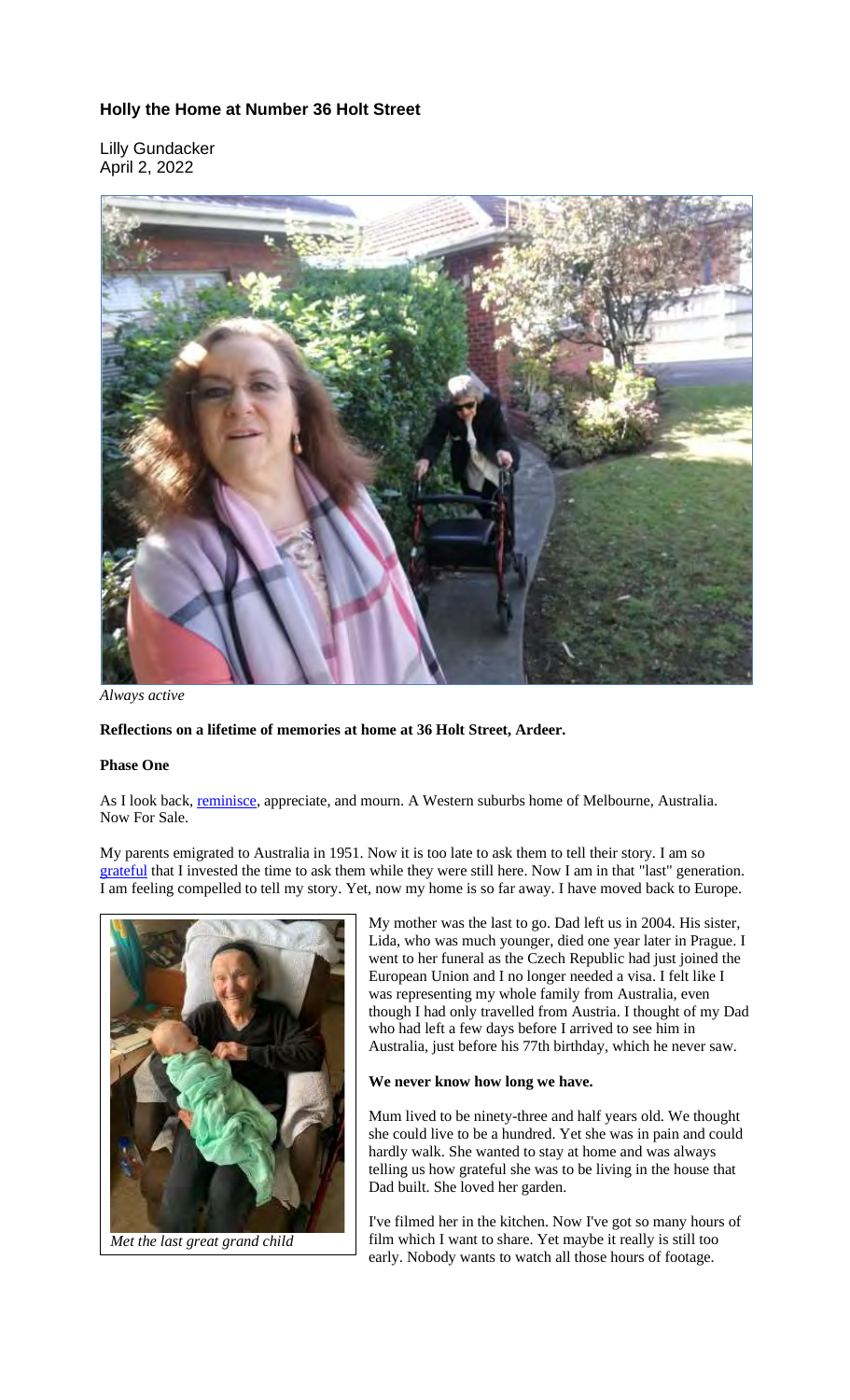I check what I have filmed and find yes indeed, she did tell us more about her home in Brno: youtu.be/3cs8SlsHZ1o.

This photo taken just a couple days before her passing, shows her loving the great grandson presented to her by her only granddaughter.

A fruitful life, five children, thirteen grandchildren and six great-grandchildren during her 93 years. All in this home.

Holly, the House in Holt Street.

When Dad first came to Australia in 1951, his brother Vince was already here. He helped him find a cabin, what we called a bungalow, to put on the block of land he had found. Dad says, he put a deposit on the deposit of ten pounds and secured the block. He quickly set up some rainwater drums as we had no running water or electricity in those days. Mum arrived by ship, five months later. Ron came two years before me, and I was the only girl. There's a wooden fence around 3 sides of the block.



Mum spent lots of time with us outside because there was hardly any "inside".

On the next photo a corner of the house is on the right, as Dad was building it. I guess this could be our first apple tree in the background. At one stage I counted 20 of them.

I sit in front of the bungalow. Dad made lots of furniture from the wooden packing boxes which brought the machines to the factory where he worked. He made a baby high chair which doubled as a table and chair.

Mum must have spent a lot of time outside. No wonder she so loved the garden.



**Here's the bungalow again.**

My Godparents came to visit. The visitors always brought presents. Here it is an Easter egg with an egg cup and plastic spoon.

The front of the house took shape. We kept growing. So did the family.

Uncle Vince came with his new wife, Judy. When we moved into the first room of the house, they took over the bungalow. You can see the first room, behind their car. The foundations of the second half of the house. We even had electricity by then!

Uncle Vince helps Dad in building the house.







We had two rooms and the bathroom which also served as a kitchen. This must be in 1957 when our younger brother Gary was born.

The rotary clothesline was already a standard feature in the back yard.

The foundations of the dining room, with Gary in the pram, the front bedroom and the foundations of the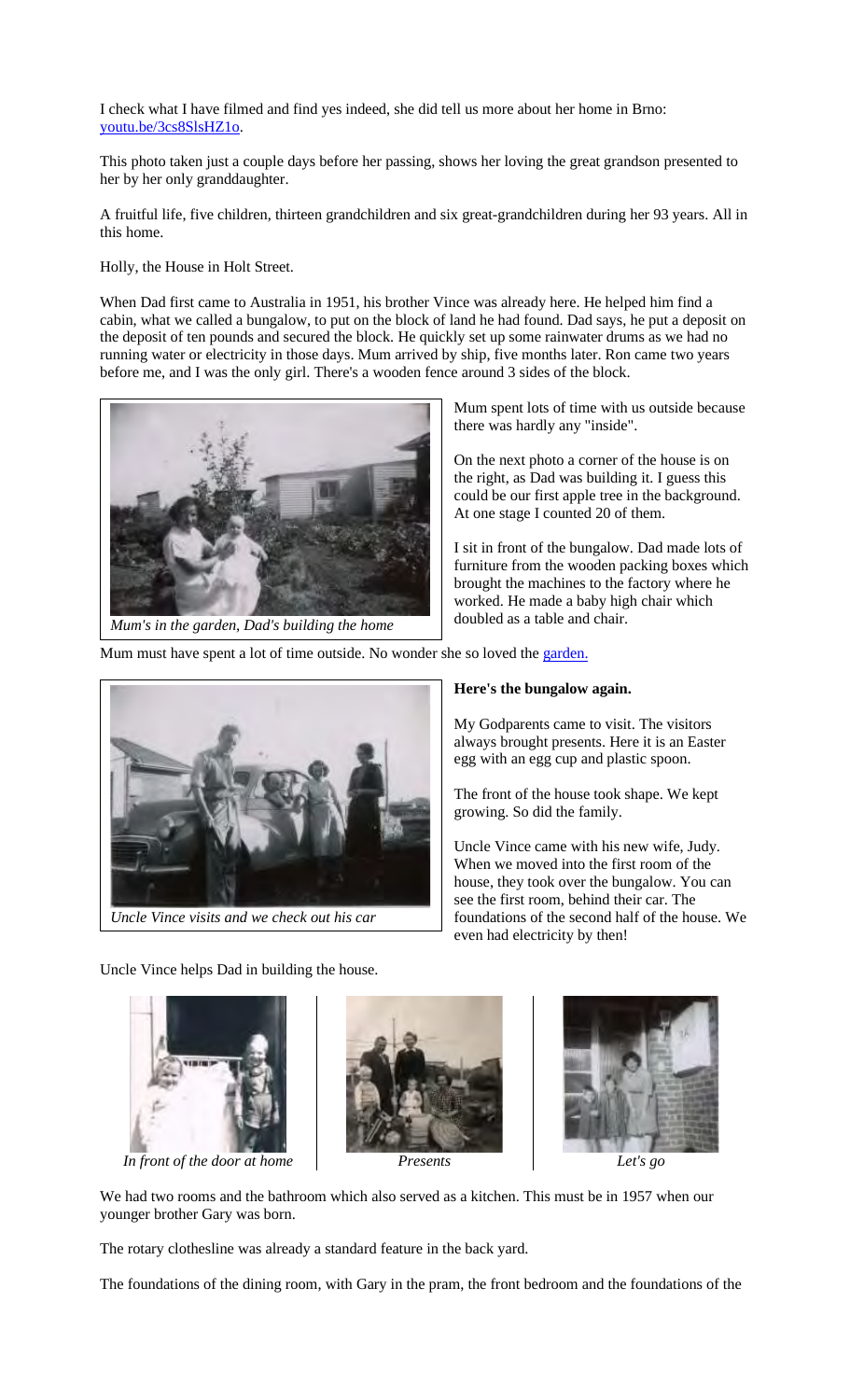rest of the house.

The bungalow in the back and the first half of the house. We already had a wooden rocking horse. And a cat.



*Family*

Mum and Dad in what became their bedroom. First it was the living room then the bedroom. Dad made built in wardrobes. My Godfather had a motor cycle and worked nearby.

Friends of the family often came to visit.

Now I wish I knew where we were going. I already mentioned the electric box.

Grandma came to visit from Prague. Dad had built the two extra rooms at the back of the house.

The aloe vera flowering in front of the house.

They've put an awning above their bedroom window.

Dad's got hydroponics going in the courtyard.



\The front porch is all green.

I return from Europe nostalgically ten years after my parents 50th wedding anniversary. Mum's using a walker, but is still very much alive.

The church, just two doors down, plays a major part in our lives and accompanies Mum all the way.

I nostalgically film the garden which I miss so much.

The Norfolk Pine behind the house over the roof.



Take a good look.



Let's go to church. Now there are even trees on the nature strip.

Every time I go back home, I know, this may be the last time.

Mum walks to the church with her walker.

Home at 36

Hello number 36.

And another. The rockery. The letterbox.

And from the other side.

And now, what you can buy in four weeks time: Holly, the House in Holt Street. An empty shell.

Farewell.